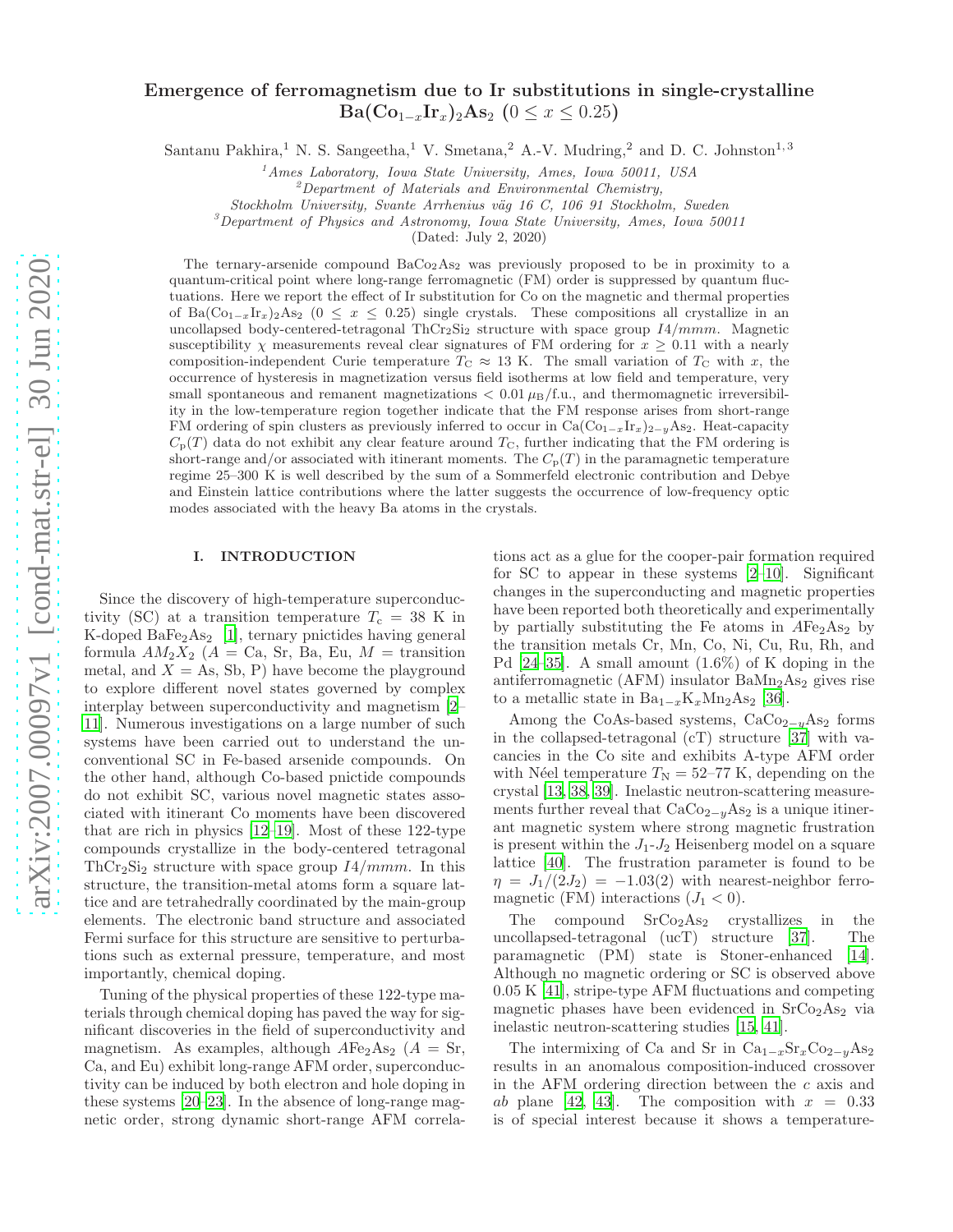induced transition between these ordering directions [\[43\]](#page-11-5), a rarely-observed phenomenon. Magnetic neutrondiffraction measurements [\[44\]](#page-11-6) revealed that the AFM propagation vector is  $\vec{\tau} = (0, 0, 1)$  (A-type AFM, +-+-) for  $0 \leq x \leq 0.2$  with the ordered moments  $\vec{\mu} \parallel c$ ,  $\vec{\tau} = (0, 0, 1/2) (++--)$  for  $0.2 \le x \le 0.3$  with  $\vec{\mu} \parallel c$ , and  $\vec{\tau} = (0, 0, 1/2)$  (+ + --) or a 90° c-axis helix with  $\vec{\mu} \perp c$ for  $0.3 \leq x \leq 0.5$ . The material is PM for  $0.5 \leq x \leq 1$ . The ordered-moment orientations for  $0 \le x \le 0.2$  and  $0.3 \lesssim x \lesssim 0.5$  are the same as deduced from the magnetic susceptibility  $\chi$  measurements [\[42](#page-11-4), [43\]](#page-11-5); however, these  $\chi$ measurements gave no information about the nature of the magnetic ordering for  $0.2 \lesssim x \lesssim 0.3$ .

The Eu<sup>+2</sup> spins 7/2 in EuCo<sub>2−y</sub>As<sub>2</sub> order below  $T_N \approx$ 47 K in a c-axis helical AFM structure with a turn angle  $\approx 0.80\pi$  [\[19,](#page-10-1) [45,](#page-11-7) [46\]](#page-11-8). The neutron-diffraction measurements indicated that the Co atoms do not contribute to the ordered moment [\[46\]](#page-11-8). Enhanced ordered and effective moments of the Eu spins are observed from magnetization versus applied magnetic field  $M(H)$  isotherms and  $\chi(T)$  studies [\[19\]](#page-10-1).

Chemical substitutions on the Co site have also been found to result in intriguing changes in the magnetic ordering in  $ACo<sub>2</sub>As<sub>2</sub>$  systems. The A-type AFM order in  $CaCo_{2-y}As_2$  is smoothly suppressed by hole doping in  $Ca(Co_{1-x}Fe_x)_{2-y}As_2$  and vanishes for  $x > 0.12$  [\[47\]](#page-11-9). A smooth crossover between the cT phase for  $x = 0$ and ucT phase for  $x = 1$  is also observed with increasing  $x$  from x-ray diffraction studies, with a corresponding crossover in the magnetic properties [\[47\]](#page-11-9). A composition-induced quantum-critical point associated with non-Fermi-liquid behavior was discovered in  $Sr(Co_{1-x}Ni_x)_2As_2$  crystals at  $x \approx 0.3$  [\[48\]](#page-11-10). Below the critical concentration  $x \approx 0.3$ , the crystals ex-hibit c-axis helical AFM ordering [\[48](#page-11-10)[–50](#page-11-11)]. Single crystals of  $Eu(Co_{1-x}Ni_x)_{2-y}As_2$  exhibit a complex magnetic phase diagram in the magnetic field H-temperature T plane [\[51](#page-11-12)]. Although the end members  $x = 0$  and 1 both exhibit c-axis helical AFM ordering, magnetization data for  $x = 0.03$  and 0.10 indicate the possible presence of a 2q magnetic structure containing two helix axes along the c axis and in the ab plane, respectively. Along with the AFM ordering of the localized  $\rm Eu^{+2}$  spins, coexistence of itinerant FM ordering associated with the Co/Ni atoms was also evident for  $0.20 \le x \le 0.65$ .

Metallic  $BaCo<sub>2</sub>As<sub>2</sub>$  crystallizes in a ucT structure [\[37\]](#page-10-7). Although the compound does not exhibit long-range magnetic ordering or SC down to 1.8 K, the Stonerenhanced  $\chi$  of this PM compound is quite large and ex-hibits an upturn in the low-temperature region [\[16](#page-10-11), [17\]](#page-10-12). The  $\chi(T)$  data also show a broad maximum around  $\sim$  150 K for crystals grown out of Co-As self-flux [\[16\]](#page-10-11). A large density of states at the Fermi energy  $\mathcal{D}(E_F) \approx$ 18 states/eV f.u. obtained from the Sommerfeld coefficient  $\gamma$  via analysis of low-T heat capacity data is associated with the strong electron-electron correlations and the electron-phonon interaction present in the system and the value is larger than estimated from bandstructure calculations  $[\mathcal{D}(E_F) = 8.23 \text{ states/eV f.u.}].$ ARPES data and band-structure analysis demonstrate the absence of Fermi-surface nesting in this compound in contrast to that observed in the Fe-based analog [\[52\]](#page-11-13).

Based on the experimental results and theoretical calculations it was suggested that  $BaCo<sub>2</sub>As<sub>2</sub>$  is in proximity to a quantum-critical point where long-range FM order is suppressed by quantum fluctuations [\[16](#page-10-11)]. The proximity to a quantum-critical point is generally expected to be able to be tuned by different perturbations such as chemical doping and/or external pressure. A high-pressure study revealed that the substantial electron correlations in  $BaCo<sub>2</sub>As<sub>2</sub>$  are reduced with increasing pressure up to 8 GPa [\[53\]](#page-11-14), with no evidence for magnetic ordering. A small amount of K doping on the Ba site with composition  $Ba_{0.94}K_{0.06}Co_2As_2$  results in weak ferromagnetism at  $T \lesssim 10$  K with ordered moments of 0.007 and 0.03  $\mu_{\rm B}/\text{f.u.}$  for two batches of self-flux-grown crystals [\[17\]](#page-10-12).

Although numerous studies have been carried out on the 122-type pnictide compounds with mainly 3d and in some cases with  $4d$  elements  $[2-4, 6]$  $[2-4, 6]$  $[2-4, 6]$ , those containing 5d transition elements such as Ir are rare. Other Irbased compounds such as  $Sr<sub>2</sub>IrO<sub>4</sub>$  have attracted much attention due to the presence of strong spin-orbit coupling [\[54](#page-11-15), [55\]](#page-11-16). Recently, we reported that with increasing Ir-substitution,  $Ca(Co_{1-x}Ir_x)_{2-y}As_2$  single crystals exhibit a composition-induced crossover from A-type AFM to a FM cluster-glass phase [\[56](#page-11-17)]. In the present work, we report the effect of Ir substitution on the Co site in  $BaCo<sub>2</sub>As<sub>2</sub>$  single crystals including similar evidence for the occurrence of a FM cluster-glass phase.

The experimental details are given in Sec. [II.](#page-1-0) The crystallography results and analyses are presented in Sec. [III,](#page-2-0) magnetization data in Sec. [IV,](#page-2-1) and heat capacity data in Sec. [V.](#page-5-0) Concluding remarks are given in Sec. [VI.](#page-9-6)

#### <span id="page-1-0"></span>II. EXPERIMENTAL DETAILS

Single crystals of Ba $(\text{Co}_{1-x}\text{Ir}_x)_2\text{As}_2$  with  $x = 0, 0.03$ , 0.07, 0.11, 0.18, and 0.25 were grown out of self flux in a molar ratio Ba:Co:Ir:As =  $1:4(1-x):4x:4$  using the high-temperature solution-growth technique. The highpurity starting materials Ba (99.999%, Alfa Aesar), Co (99.998%, Alfa Aesar), Ir (99.9999%, Ames Laboratory), and As (99.9999%, Alfa Aesar) were placed in an alumina crucible. The Ba pieces were placed at the bottom of the crucible to avoid oxidation while transferring the crucible into a silica tube for sealing. A wad of quartz wool was placed slightly above the crucible to facilitate extraction of the excess flux during centrifugation. The crucible containing the starting materials was sealed in a silica tube under  $\approx 1/4$  atm of Ar gas. The sealed silica tube was then preheated at 650 ◦C for 6 h and then heated to 1300 ◦C for 20 h for homogenization. In both cases the temperature ramp rate was  $50 °C/h$ . Finally, the sealed tube was cooled to 1180 °C at a rate of 6 °C/h and the single crystals were then separated by decanting the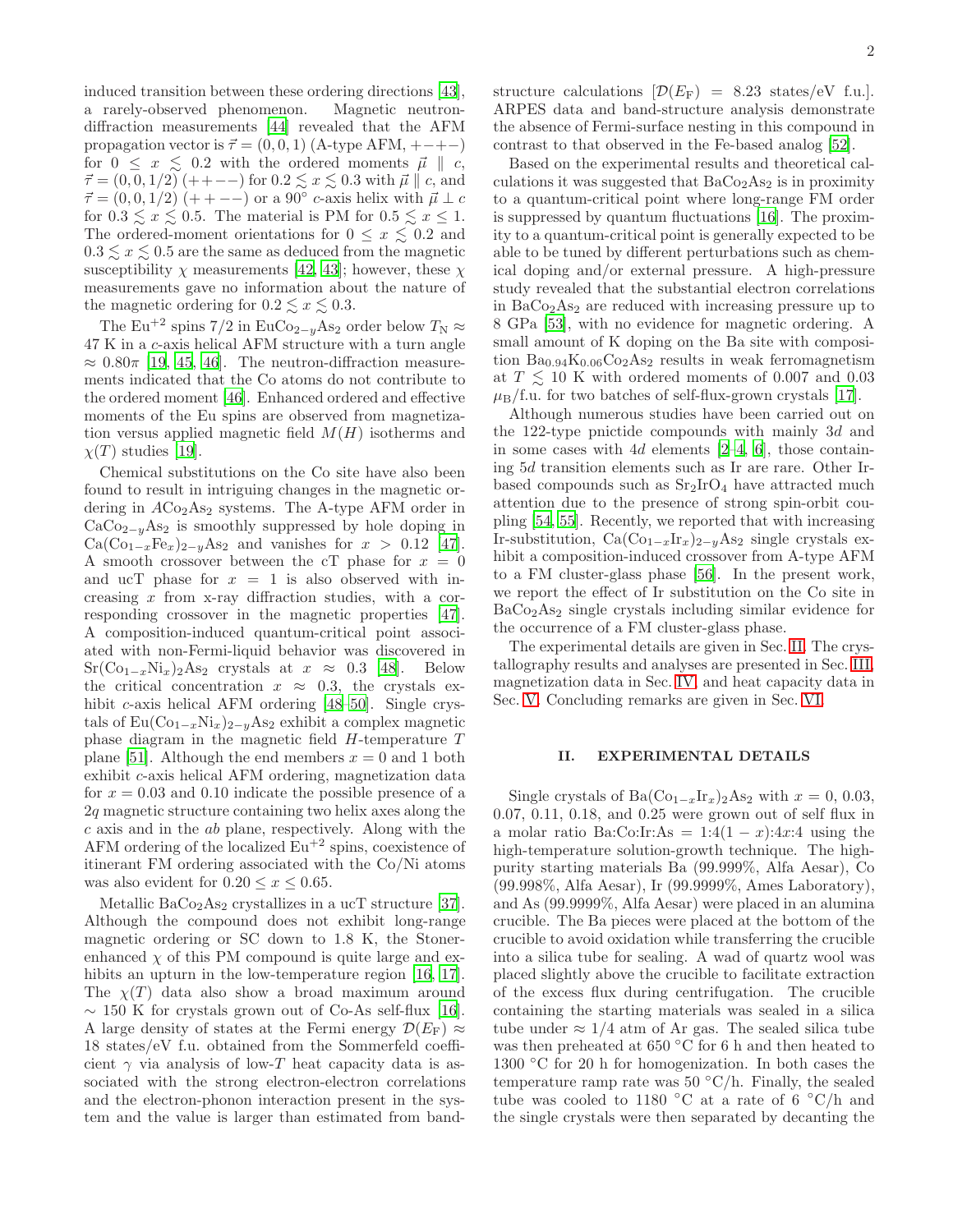excess flux using a centrifuge. Plakelike single crystals with typical cross-sectional area  $2 \times 2$  mm<sup>2</sup> to  $1 \times 1$  mm<sup>2</sup> were obtained. The crystal size and homogeneity both decrease with increasing Ir concentration. The crystals are sensitive to air as evidenced by the surfaces of the crystals turning black upon exposure to air. Measurable crystals were not obtained for  $x > 0.25$ .

A JEOL scanning-electron microscope (SEM) equipped with an energy-dispersive x-ray spectroscopy (EDS) attachment was employed to check the phase homogeneity of the obtained  $Ba(Co_{1-x}Ir_x)_{2}As_2$  crystals. The average compositions of the crystals were determined by measuring compositions at different points of both the surfaces for each crystal using EDS and the most homogeneous crystals were used for the physicalproperty measurements. The average compositions along with their uncertainties for the crystals used for the physical-property measurements are listed in Table [I](#page-3-0) below.

Single-crystal x-ray diffraction (XRD) measurements were performed at room temperature on a Bruker D8 Venture diffractometer operating at 50 kV and 1 mA equipped with a Photon 100 CMOS detector, a flat graphite monochromator and a Mo K $\alpha$  I $\mu$ S microfocus source  $(\lambda = 0.71073 \text{ Å})$ . The raw frame data were collected using the Bruker APEX3 program [\[57\]](#page-11-18), while the frames were integrated with the Bruker SAINT software package [\[58\]](#page-11-19) using a narrow-frame algorithm for integration of the data and were corrected for absorption effects using the multiscan method (SADABS) [\[59\]](#page-11-20). The atomic thermal factors were refined anisotropically. Initial models of the crystal structures were first obtained with the program SHELXT-2014 [\[60](#page-11-21)] and refined using the program SHELXL-2014 [\[61\]](#page-11-22) within the APEX3 software package.

Magnetization  $M$  measurements as a function of  $T$ and applied magnetic field  $H$  were carried out using a Quantum Design, Inc., Magnetic-Properties Measurement System in the temperature range 1.8–300 K and with H up to 5.5 T (1 T  $\equiv$  10<sup>4</sup> Oe). The zero-field heat capacity  $C_p(T)$  measurements were performed using the relaxation technique in a Quantum Design, Inc., Physical-Properties Measurement System in the temperature range 1.8–300 K.

### <span id="page-2-0"></span>III. CRYSTALLOGRAPHY

The room-temperature single-crystal XRD measurements showed that all the Ba $(Co_{1-x}Ir_x)$ <sub>2</sub>As<sub>2</sub> crystals in Table [I](#page-3-0) form in the body-centered tetragonal  $ThCr<sub>2</sub>Si<sub>2</sub>$ structure with space group  $I4/mmm$ . The tetragonal lattice parameters a and c, unit cell volume  $V_{\text{cell}}$ ,  $c/a$  ratio, and fractional c-axis position coordinate of the As site  $(z_{\text{As}})$  are listed in Table [I](#page-3-0) and plotted in Figs. [1\(](#page-2-2)a)[–1\(](#page-2-2)c). Whereas a increases monotonically and nearly linearly with Ir content x,  $c(x)$  exhibits a nonmonotonic variation, resulting in a nonlinear variation of  $V_{\text{cell}}$  with x.



<span id="page-2-2"></span>FIG. 1: Crystallographic parameters (a) tetragonal lattice parameters a and c, (b) unit cell volume  $V_{\text{cell}}$  and  $c/a$  ratio, and (c) c-axis As position parameter  $z_{As}$  versus the Ir concentration x in the Ba $(\text{Co}_{1-x}\text{Ir}_x)_2\text{As}_2$  crystals.

The  $c/a$  ratio clearly indicates that the Ir-substituted crystals all form in the ucT structure [\[37\]](#page-10-7), as does the undoped  $BaCo<sub>2</sub>As<sub>2</sub>$  compound. The  $z<sub>As</sub>$  value also increases slightly with  $x$ . The EDS measurements of the compositions of the crystals in Table [I](#page-3-0) reveal that the homogeneity of the Ir concentration slightly decreases with increasing Ir concentration.

### <span id="page-2-1"></span>IV. MAGNETIC MEASUREMENTS

# A. Magnetic susceptibility

The T dependences of the magnetic susceptibility  $\chi =$  $M/H$  for the Ba $(\text{Co}_{1-x}\text{Ir}_x)_2\text{As}_2$  crystals measured under both zero-field-cooled (ZFC) and field-cooled (FC) conditions in  $H = 0.1$  T applied in the ab plane  $(H \parallel ab)$ and along the c axis  $(H \parallel c)$  are shown in Figs. [2\(](#page-3-1)a)–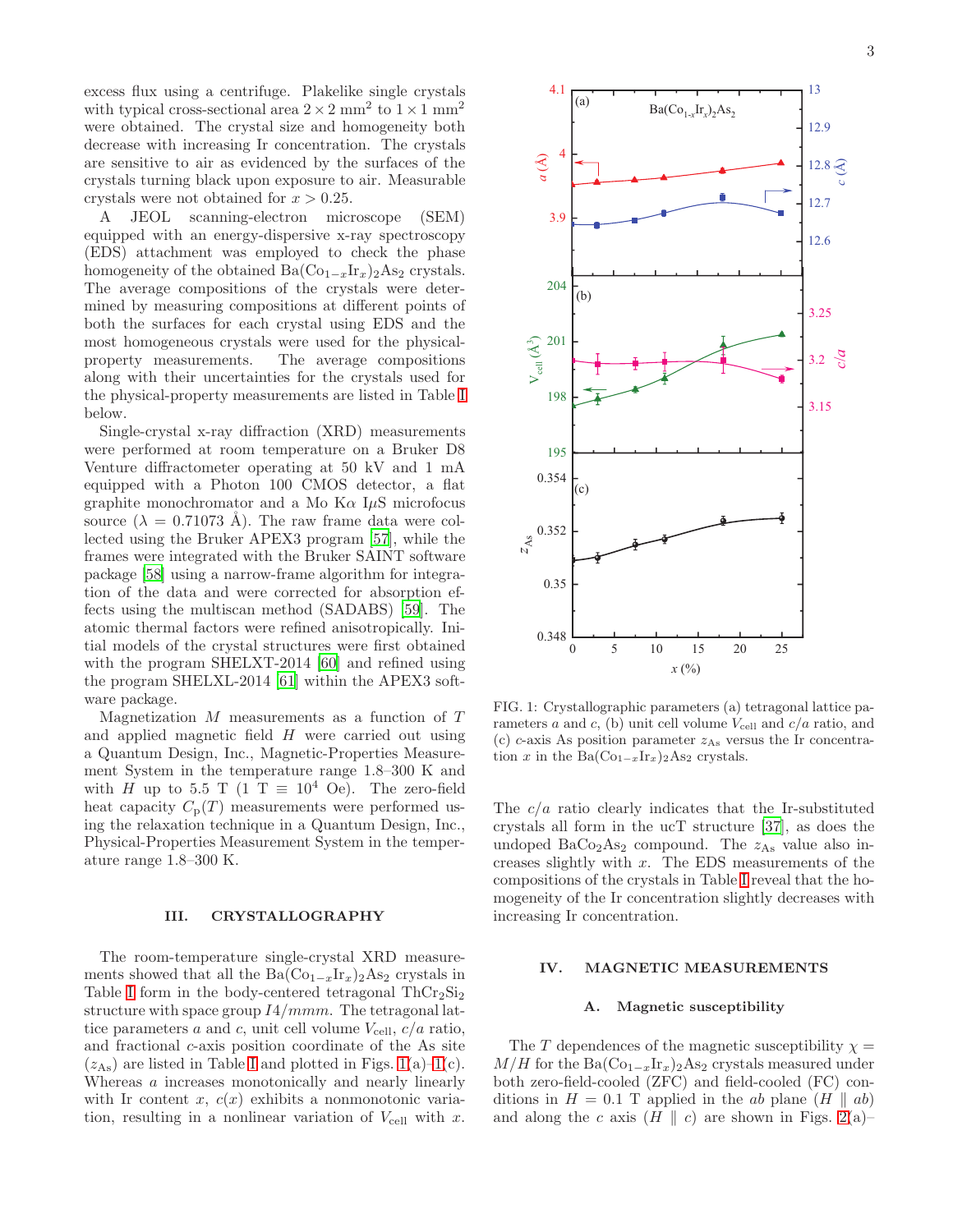<span id="page-3-0"></span>TABLE I: Room-temperature crystallographic data for Ba( $Co_{1-x}Ir_x$ )<sub>2</sub>As<sub>2</sub> (0 ≤ x ≤ 0.25) single crystals. The labeled compositions were obtained from EDS analyses. The tetragonal lattice parameters a and c, unit cell volume  $V_{\text{cell}}$ ,  $c/a$  ratio, and fractional c-axis position of the As site  $(z_{\text{As}})$  were obtained from the single-crystal XRD analyses.

| Compound                             | a(A)      | c(A)      | $V_{\text{cell}}(\AA^3)$ | c/a       | $z_{\rm As}$ |
|--------------------------------------|-----------|-----------|--------------------------|-----------|--------------|
| BaCo <sub>2</sub> As <sub>2</sub>    | 3.9522(4) | 12.646(2) | 197.53(4)                | 3.199(2)  | 0.3509(2)    |
| $Ba(Co_{0.97(1)}Ir_{0.03(1)})_2As_2$ | 3.956(3)  | 12.643(8) | 197.9(3)                 | 3.196(1)  | 0.3510(2)    |
| $Ba(Co_{0.93(1)}Ir_{0.07(1)})_2As_2$ | 3.959(1)  | 12.656(5) | 198.4(2)                 | 3.196(6)  | 0.3515(2)    |
| $Ba(Co_{0.89(1)}Ir_{0.11(1)})_2As_2$ | 3.963(2)  | 12.675(8) | 199.0(3)                 | 3.198(10) | 0.3517(16)   |
| $Ba(Co_{0.82(2)}Ir_{0.18(2)})_2As_2$ | 3.974(4)  | 12.72(1)  | 200.8(5)                 | 3.200(14) | 0.3524(17)   |
| $Ba(Co_{0.75(2)}Ir_{0.25(2)})_2As_2$ | 3.986(1)  | 12.675(3) | 201.4(1)                 | 3.180(4)  | 0.3525(2)    |



<span id="page-3-1"></span>FIG. 2: Magnetic susceptibility ( $\chi_{\alpha} = M_{\alpha}/H$ ,  $\alpha = ab, c$ ) vs temperature T for Ba(Co<sub>1-x</sub>Ir<sub>x</sub>)<sub>2</sub>As<sub>2</sub> crystals in a magnetic field  $H = 0.1$  T applied in the ab plane (H || ab) and along the c axis (H || c). Field-cooled (FC) and zero-field-cooled (ZFC) data are shown for each crystal and field direction. Note the different scales for the ordinates of the plots.

[2\(](#page-3-1)f). No magnetic ordering is observed down to 1.8 K for  $BaCo<sub>2</sub>As<sub>2</sub>$ , as reported earlier [\[16,](#page-10-11) [17\]](#page-10-12). All crystals exhibit increases in  $\chi_{\alpha}(T)$   $(\alpha = ab, c)$  with decreasing T

for  $T \lesssim 50$  K compared with the higher-T data. Both the nature and magnitude of the low- $T$  upturns change with increasing Ir substitution. The maximum value of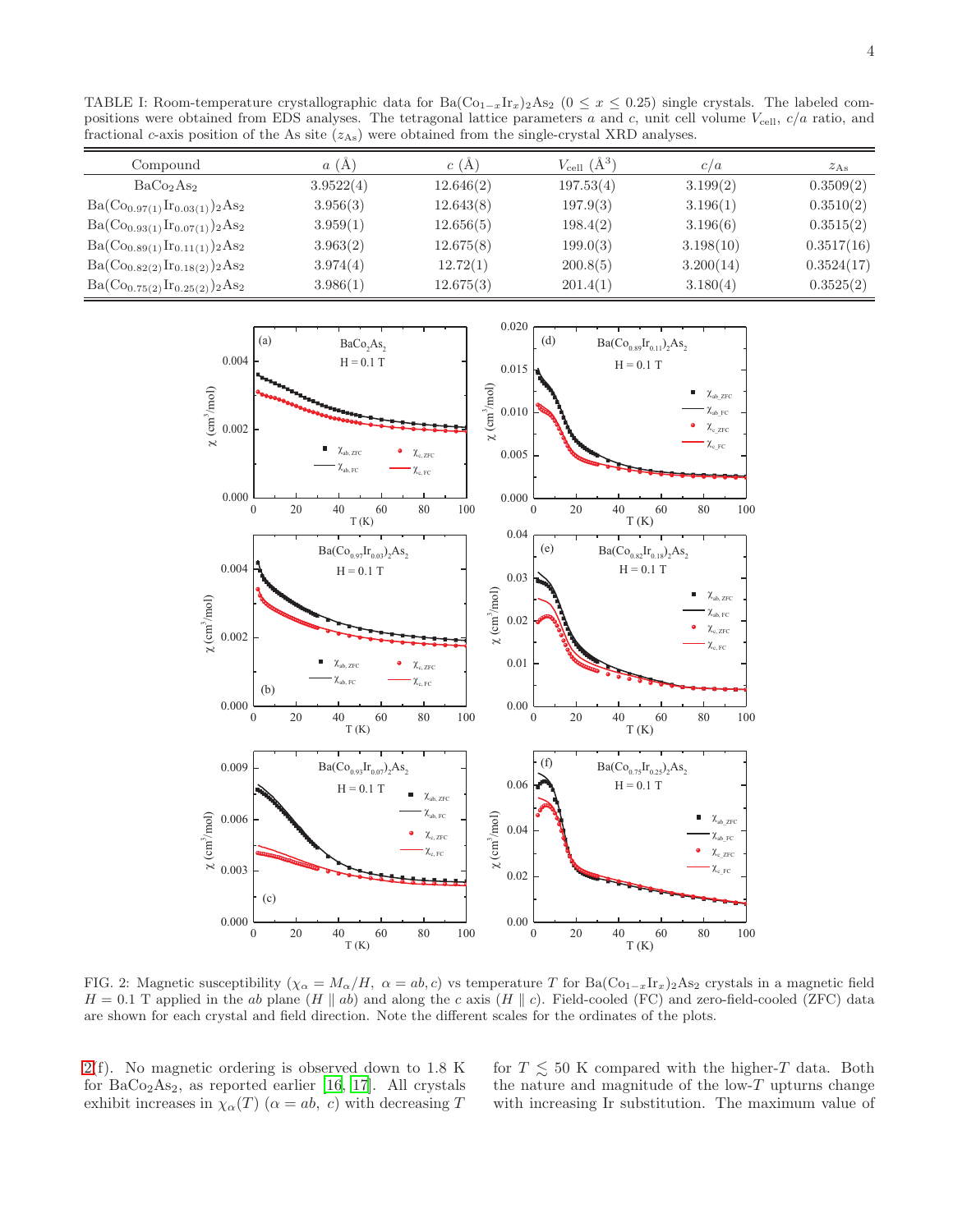

<span id="page-4-0"></span>FIG. 3: Comparison of the temperature T -dependent ZFC magnetic susceptibility  $\chi$  of Ba(Co<sub>1−x</sub>Ir<sub>x</sub>)<sub>2</sub>As<sub>2</sub> crystals for  $H = 0.1$  T magnetic field applied (a) in the ab plane (H || ab) and (b) along the c axis  $(H \parallel c)$ .

the FC  $\chi_{ab}$  for each x occurs at  $T = 2$  K and increases from  $\approx 0.0037 \text{ cm}^3/\text{mol}$  for  $x = 0$  to  $\approx 0.065 \text{ cm}^3/\text{mol}$ for  $x = 0.25$ . Little bifurcation between the ZFC and FC susceptibilities is observed for  $x = 0$ ,  $x = 0.03$  and 0.11, but bifurcation is significant for  $x = 0.07, 0.18,$  and 0.25. Significant anisotropy is seen between  $\chi_{ab}$  and  $\chi_c$ for all crystals especially at the lower temperatures, with  $\chi_{ab} > \chi_c$ .

The temperature dependences of  $\chi_{\alpha}$  ( $\alpha = ab, c$ ) clearly change for  $x \geq 0.07$ , where the  $\chi_{\alpha}(T)$  exhibit upturns and inflection points on cooling below  $\sim 20$  K, together with the development of broad peaks at  $\sim 6-8$  K for  $x = 0.18$  and 0.25. For these two compositions, the ZFC and FC data also show especially large bufurcations. These data suggest the development of some type of FM ordering below  $\sim 20$  K with increasing Ir concentration.

Comparisons of the ZFC  $\chi_{\alpha}$  ( $\alpha = ab$  or c) data for the Ba $(Co_{1-x}Ir_x)_{2}As_2$  crystals are shown in Figs. [3\(](#page-4-0)a) and [3\(](#page-4-0)b) for H || ab and H || c, respectively. These data for the two field directions again consistently show clear evidence for the onset of some type of FM order below the same temperature  $T \sim 20$  K for  $x = 0.11, 0.18,$  and 0.25.



<span id="page-4-1"></span>FIG. 4: Temperature derivative  $d\chi(T)/dT$  of the zero-fieldcooled (ZFC) magnetic susceptibility  $\chi$  of Ba(Co<sub>1−x</sub>Ir<sub>x</sub>)<sub>2</sub>As<sub>2</sub> crystals as a function of temperature T for  $H = 0.1$  T applied (a) in the ab plane  $(H \parallel ab)$  and (b) along the c axis  $(H \parallel c)$ .

A quantitative  $T_{\rm C}$  for FM ordering is generally determined from data sets as in Fig. [3](#page-4-0) from the temperature of the minimum of the derivative  $d\chi(T)/dT$  [\[62](#page-11-23), [63\]](#page-11-24). This derivative for each x is plotted in Figs.  $4(a)$  and  $4(b)$  for H || ab and H || c, respectively. For  $x = 0.11$ , a clear minimum is observed at  $T_{\rm C} \approx 13$  K. The  $T_{\rm C}$  slightly increases by  $\approx 1$  K with increasing x, as seen in Figs. [4\(](#page-4-1)a) and [4\(](#page-4-1)b), which is only a small fraction of  $T_{\rm C}(x=0.11)$ . This very small variation of  $T_{\rm C}$  with x suggests that the ferromagnetic ordering is local, i.e., arises from FM clusters of spins.

### B. Magnetization versus applied-magnetic-field isotherms

In order to study the field evolution of ferromagnetism in the Ba $(\text{Co}_{1-x}\text{Ir}_x)_2\text{As}_2$  crystals,  $M(H)$  isotherms were measured at different temperatures in the field range 0–5.5 T as plotted in Figs.  $5(a)$ [–5\(](#page-5-1)e) and Figs.  $5(f)$ –5(j) for H || ab and H || c, respectively. For  $x \geq 0.11$ , the  $M(H)$  isotherms are nonlinear, exhibiting negative curvature, at temperatures higher than their respective  $T_{\rm C}$ 's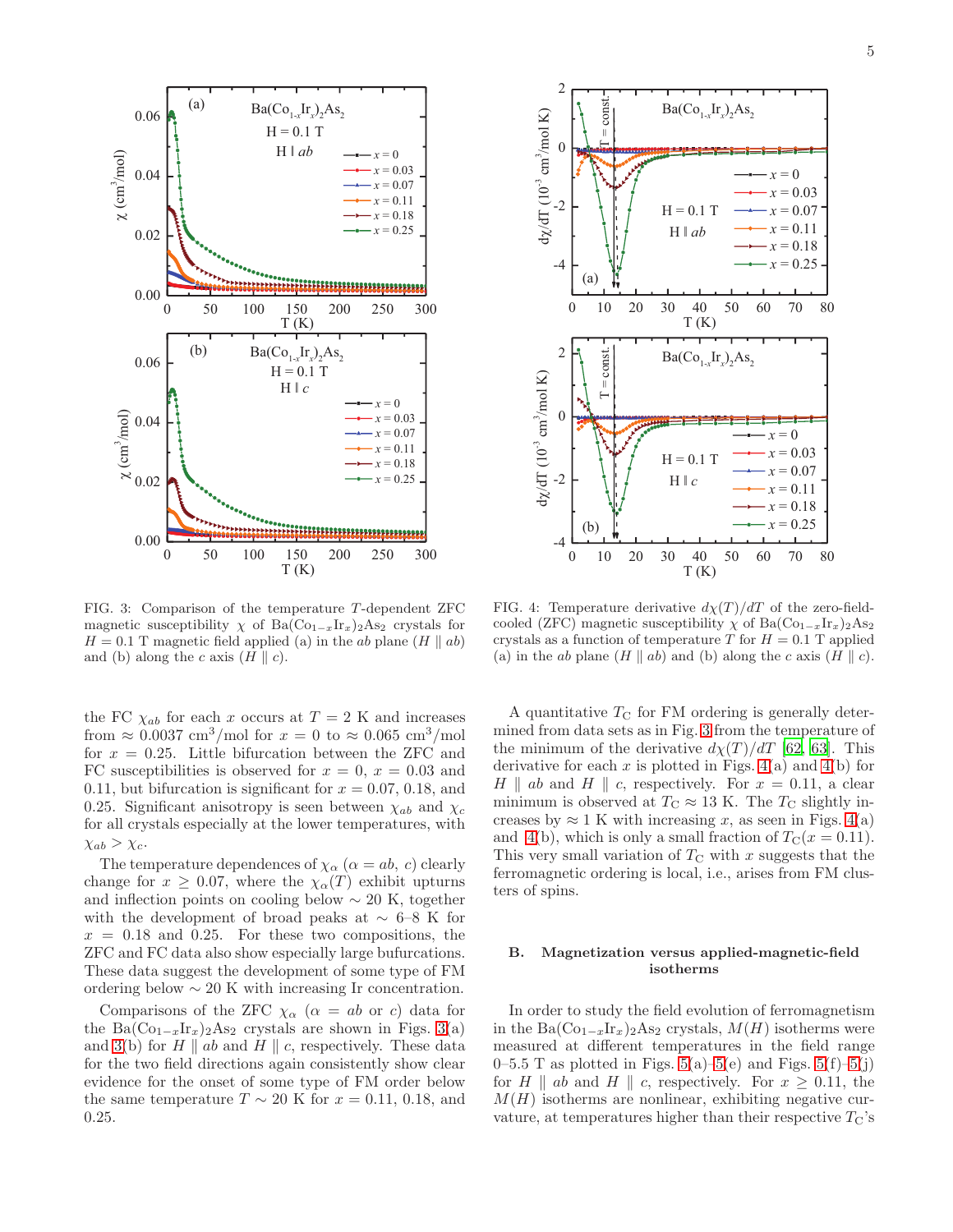

<span id="page-5-1"></span>FIG. 5: Magnetic field H dependence of the isothermal magnetization M in units of Bohr magnetons  $(\mu_B)$  per formula unit (f.u.) measured at the listed temperatures for the Ba( $\text{Co}_{1-x}\text{Ir}_x$ )<sub>2</sub>As<sub>2</sub> crystals with (a)–(e) H || ab and (f)–(j)  $H \parallel c$ . In each panel, the temperatures of the isotherms are 2, 5, 10, 20, 35, 50, 100, and 300 K from top to bottom.

 $(\approx 13 \text{ K})$ , suggesting the presence of dynamic FM correlations at  $T > T_{\rm C}$ .

Figures  $6(a)-6(f)$  show the  $M(H)$  isotherms at  $T = 2$  K for both field directions for all the studied crystals. The  $M_{ab}(H)$  and  $M_c(H)$  data for  $x = 0$  and 0.03 are linear over the measured  $T$  and  $H$  ranges, indicating a PM ground state. Although  $M_c(H)$  is linear for  $x = 0.07$ ,  $M_{ab}(H)$  deviates from linearity in the lowfield region with negative curvature. This curvature is more easily visualized in the  $dM_{ab}/dH$  versus H plots in Fig. [7\(](#page-6-0)a), where the corresponding data for  $H \parallel c$  and  $x = 0.07$  in Fig. [7\(](#page-6-0)b) do not exhibit this effect. The former observation is consistent with the development of weak FM correlations in the ab plane as suggested from the  $\chi_{ab}(T)$  behavior in Fig. [3\(](#page-4-0)a) above.

Figure [8](#page-6-1) shows expanded plots at low fields



<span id="page-5-2"></span>FIG. 6: Isothermal magnetization M per formula unit vs field H measured at temperature  $T = 2$  K for the  $Ba(Co_{1-x}Ir_{x})_2As_2$  crystals in the ab plane  $(M_{ab},$  black lines) and along c axis  $(M_c, \text{ red lines}).$ 

 $-0.5$  T  $\leq H \leq 0.5$  T for  $x = 0.07, 0.11, 0.18,$  and 0.25 and both field directions for each composition. Nonlinear behavior with hysteresis is found for each composition and each field direction, with the exception of the data for  $x = 0.07$  which only show nonlinearity and weak hysteresis for  $H \parallel ab$ . These data demonstrate behaviors typical of ferromagnets. The remanent magnetization  $M_{\text{rem}}$  and coercive field  $H_{cf}$  of the Ba( $\text{Co}_{1-x}\text{Ir}_x$ )<sub>2</sub>As<sub>2</sub> crystals with  $x = 0.11, 0.18,$  and 0.25 obtained from Fig. [8](#page-6-1) are listed in Table [II.](#page-6-2)  $M_{\text{rem}}$  is the same in the  $ab$  plane and along the c axis for  $x = 0.11$ , but is larger in the ab plane than along the c axis for  $x = 0.18$  and 0.25. On the other hand,  $H_{\rm cf}$  is significantly larger along the c axis than in the  $ab$  plane for each of the crystals.  $M_{\text{rem}}$  for all compositions is very small even compared to the saturation moment of 1  $\mu$ B for spin  $S = 1/2$  with spectroscopic splitting factor  $q = 2$ .

#### <span id="page-5-0"></span>V. HEAT-CAPACITY MEASUREMENTS

The zero-field heat capacities versus temperature  $C_p(T)$  of the Ba $(\text{Co}_{1-x}\text{Ir}_x)_2\text{As}_2$  crystals were measured in the temperature range 1.8–300 K and are plotted in Figs.  $9(a)-9(f)$ . No signature of any transition is observed for any of the crystals in the measured temperature range. This null result may be associated with the low ordered moments, the suggested short-range nature of the FM order, and/or with an itinerant nature of the ferromagnetism for which calorimetric features at  $T_{\rm C}$  are difficult to detect. For each crystal,  $C_p(T)$  approaches the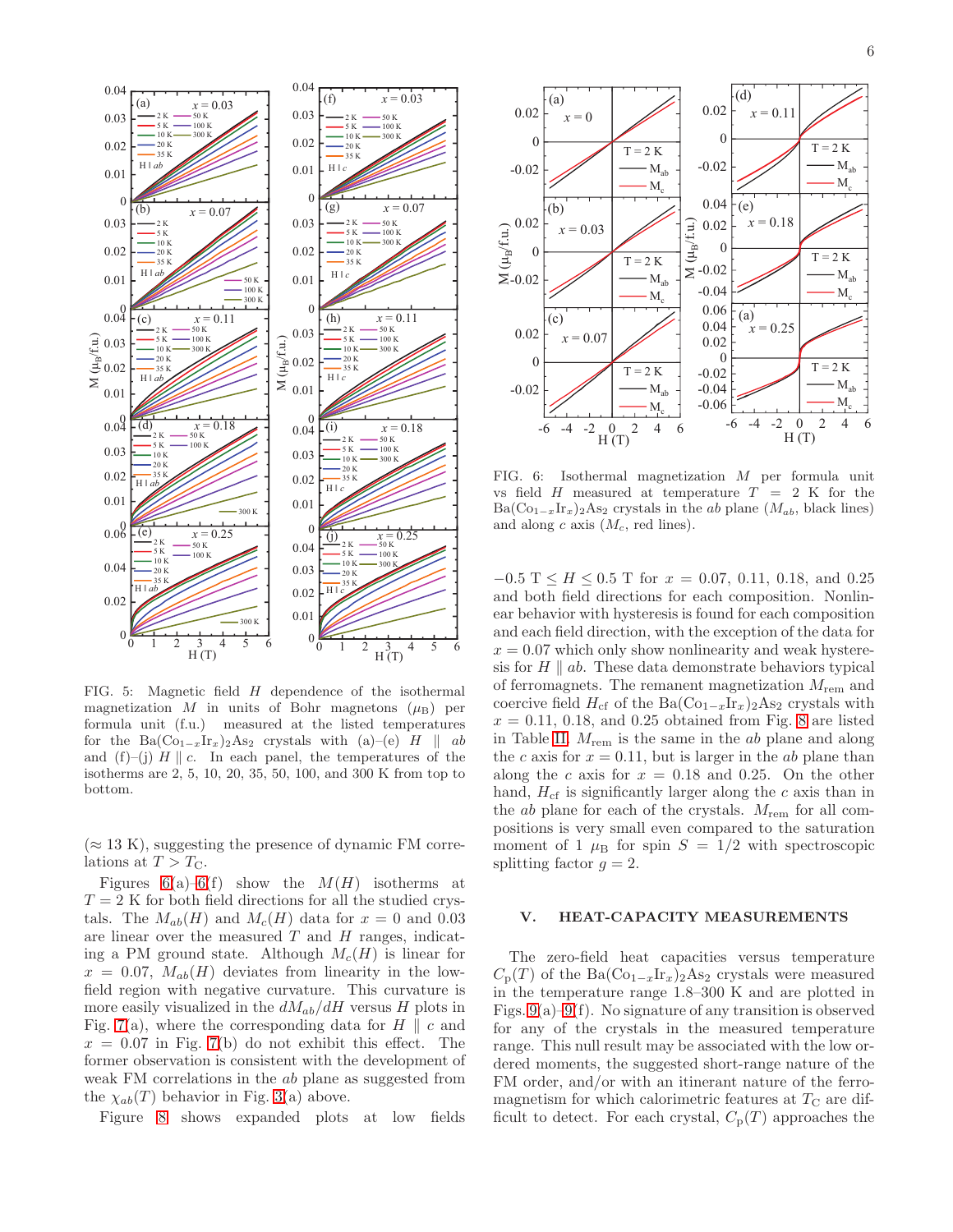

<span id="page-6-0"></span>FIG. 7: The derivative  $dM/dH$  versus H at  $T = 2$  K for (a)  $H \parallel ab$  and (b)  $H \parallel c$ .

<span id="page-6-2"></span>TABLE II: Remanent magnetization Mrem and coercive field  $H_{\rm cf}$  of the Ba( $\rm Co_{1-x}Ir_x)_{2}As_2$  crystals with  $x = 0.11, 0.18$ , and 0.25 obtained from the  $M(H)$  data in Fig. [6.](#page-5-2)

| Crystal                        | Field direction  | $M_{\rm rem}$                 | $H_{\rm cf}$ |
|--------------------------------|------------------|-------------------------------|--------------|
| Composition                    |                  | $(\mu_{\rm B}/\mathrm{f.u.})$ | (Oe)         |
| $Ba(Co_{0.89}Ir_{0.11})_2As_2$ | $H \parallel ab$ | 0.0007(1)                     | 93(1)        |
|                                | $H \parallel c$  | 0.0006(1)                     | 168(4)       |
| $Ba(Co_{0.82}Ir_{0.18})_2As_2$ | $H \parallel ab$ | 0.0025(1)                     | 159(1)       |
|                                | $H \parallel c$  | 0.0020(2)                     | 235(3)       |
| $Ba(Co_{0.75}Ir_{0.25})_2As_2$ | $H \parallel ab$ | 0.0055(1)                     | 150(2)       |
|                                | $H \parallel c$  | 0.0043(2)                     | 234(3)       |

classical Dulong-Petit limit  $C_p = 3nR = 124.7 \text{ J/mol K}$ at 300 K where R is the molar gas constant and  $n = 5$  is the number of atoms per formula unit.

The low-temperature  $C_p(T)$  data are described well by

<span id="page-6-3"></span>
$$
C_{\mathbf{p}}(T) = \gamma T + \beta T^3 + \delta T^5,\tag{1}
$$

where  $\gamma$  is the Sommerfeld coefficient associated with degenerate itinerant current carriers, and  $\beta$  and  $\delta$  are coefficients associated with the low-T lattice contribu-



<span id="page-6-1"></span>FIG. 8: Expanded plots of the five-quadrant magnetization M versus applied magnetic field H hysteresis isotherms at temperature  $T = 2$  K for fields H || ab plane  $(M_{ab})$  and H || c axis  $(M_c)$  for Ba $(\text{Co}_{1-x}\text{Ir}_x)_2\text{As}_2$  crystals with the Ir concentrations x listed. Note the factor of two increase in the ordinate scales in panel (d).

tion to the heat capacity. The insets of Figs.  $9(a)-9(f)$ show  $C_{\rm p}(T)/T$  versus  $T^2$  in the temperature region 1.8– 10 K, along with fits by Eq. [\(1\)](#page-6-3). The fitted parameters are listed in Table [III.](#page-7-1) The value  $\gamma = 42.6(2)$  mJ/mol K<sup>2</sup> obtained for  $BaCo<sub>2</sub>As<sub>2</sub>$  is similar to the values reported earlier [\[16,](#page-10-11) [17\]](#page-10-12). No significant change in the  $\gamma$  values is observed in the Ir-substituted compounds. This result contrasts with the calorimetric properties of  $Ca(Co_{1-x}Ir_{x})_{2-y}As_{2}$  crystals where  $\gamma$  significantly increases with increasing Ir concentration [\[56\]](#page-11-17).

The electronic densities of states at the Fermi energy  $\mathcal{D}(E_{\rm F})$  for the Ba( $\text{Co}_{1-x}\text{Ir}_x$ )<sub>2</sub>As<sub>2</sub> crystals were obtained from the fitted  $\gamma$  values using the relation

<span id="page-6-4"></span>
$$
\mathcal{D}_{\gamma}(E_{\rm F}) \left[ \frac{\text{states}}{\text{eV f.u.}} \right] = \frac{1}{2.357} \gamma \left[ \frac{\text{mJ}}{\text{mol K}^2} \right],\tag{2}
$$

where this expression includes the factor of two Zeeman degeneracy of the conduction carriers. The derived values of  $\mathcal{D}_{\gamma}(E_{\rm F})$  for the crystals studied here are listed in Table [III.](#page-7-1) The Debye temperature  $\Theta_{\text{D}}$  is obtained from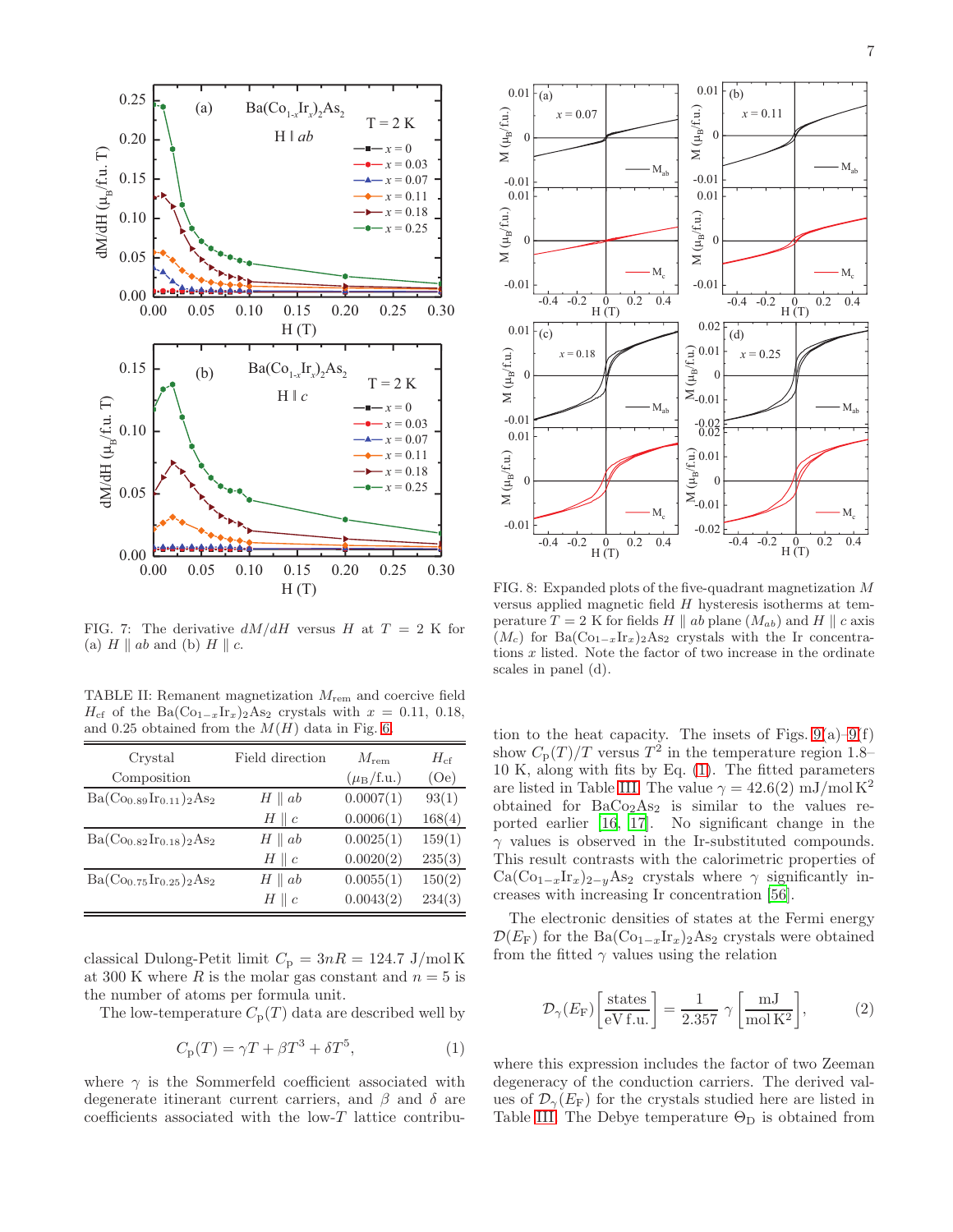

<span id="page-7-0"></span>FIG. 9: Temperature T dependences of the zero-field heat capacities  $C_p$  for the Ba( $\text{Co}_{1-x}\text{Ir}_x$ )<sub>2</sub>As<sub>2</sub> crystals along with the fits by the Sommerfeld and Debye models [Eqs [\(4\)](#page-8-0), 100–300 K fits, variable  $\gamma_D$ , blue dashed curves with extrapolations to  $T = 0$ ] with fit parameters given in Table [IV.](#page-8-1) Also shown are fits by the sum of the Sommerfeld, Debye and Einstein terms [Eqs. [\(5\)](#page-9-7), 25–300 K fits, variable  $\gamma_{D,E}$ , solid red curves with extrapolations to  $T = 0$ , with the fit parameters given in Table [V.](#page-8-2) Insets:  $\rm C_p/T$  versus  $T^2$  for 1.8 K  $\leq T \leq 10$  K along with the respective fits by Eq. [\(1\)](#page-6-3) with fit parameters given in Table [III.](#page-7-1)

<span id="page-7-1"></span>TABLE III: Parameters obtained from the fits of heat capacity data in the temperature region 1.8 K  $\leq T \leq 10$  K. The listed parameters are the Sommerfeld coefficient  $\gamma$ , the lattice heat capacity coefficients  $\beta$  and  $\delta$  obtained from low-T fits of C<sub>p</sub>/T versus  $T^2$  using Eq. [\(1\)](#page-6-3), and the density of states at the Fermi energy  $\mathcal{D}(E_F)$  derived from  $\gamma$  using Eq. [\(2\)](#page-6-4) along with Debye temperature  $\Theta_{\text{D}}$  obtained from the value of  $\beta$  using Eq. [\(3\)](#page-7-2).

|                                   | $\sim$                         |                                       |                                           | $\mathcal{D}(E_{\mathrm{F}})$ | $\Theta_{\rm D}$ |
|-----------------------------------|--------------------------------|---------------------------------------|-------------------------------------------|-------------------------------|------------------|
| Compound                          | $\rm (mJ \ mol^{-1} \ K^{-2})$ | $\text{(mJ mol}^{-1} \text{ K}^{-4})$ | $(\mu J \text{ mol}^{-1} \text{ K}^{-6})$ | $(\text{states/eV f.u.})$     | $(\mathrm{K})$   |
| BaCo <sub>2</sub> As <sub>2</sub> | 42.6(2)                        | 0.32(1)                               | 1.1(1)                                    | 18.07(9)                      | 312(3)           |
| $Ba(Co_{0.97}Ir_{0.03})_2As_2$    | 40.7(2)                        | 0.43(1)                               | 0.9(1)                                    | 17.27(8)                      | 283(2)           |
| $Ba(Co_{0.93}Ir_{0.07})_2As_2$    | 40.0(1)                        | 0.40(1)                               | 0.7(2)                                    | 16.97(4)                      | 290(3)           |
| $Ba(Co_{0.89}Ir_{0.11})_2As_2$    | 40.1(2)                        | 0.36(1)                               | 1.9(1)                                    | 17.01(9)                      | 300(3)           |
| $Ba(Co_{0.82}Ir_{0.18})_2As_2$    | 41.0(2)                        | 0.43(1)                               | 1.7(2)                                    | 17.39(9)                      | 283(2)           |
| $Ba(Co_{0.75}Ir_{0.25})_2As_2$    | 42.3(2)                        | 0.37(1)                               | 2.0(1)                                    | 17.95(8)                      | 297(2)           |

 $\beta$  using the relation

<span id="page-7-2"></span>
$$
\Theta_{\rm D} = \left(\frac{12\pi^4 nR}{5\beta}\right)^{1/3}.\tag{3}
$$

The  $\Theta_{\text{D}}$  values obtained from the respective  $\beta$  values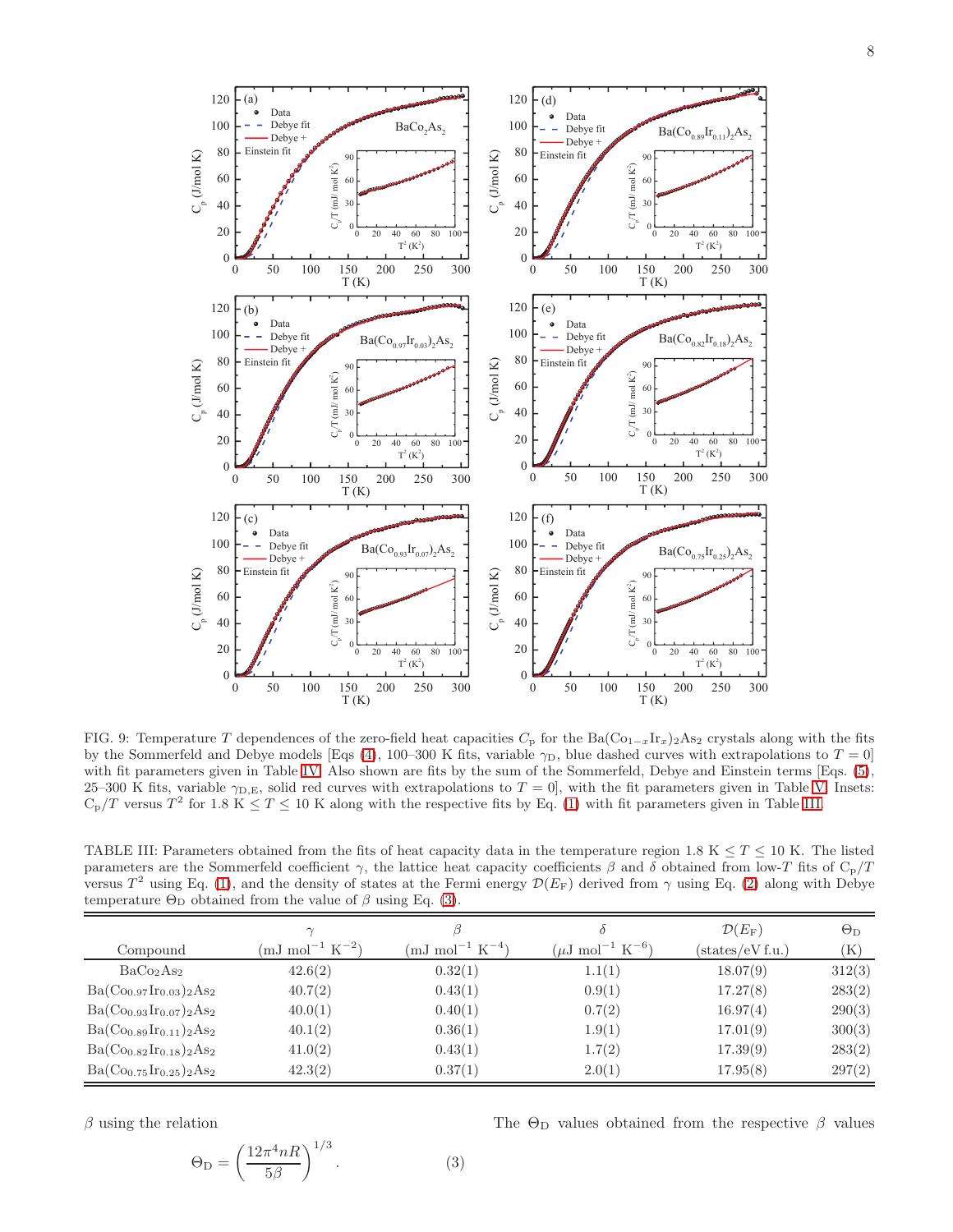<span id="page-8-1"></span>TABLE IV: Sommerfeld coefficient  $\gamma_D$  and Debye temperature  $\Theta_{\text{D}}$  determined by fitting the  $C_{\text{p}}(T)$  data for Ba $(\text{Co}_{1-x}\text{Ir}_x)_2$ As<sub>2</sub> crystals in the temperature range 100 K  $\leq T \leq 300$  K by Eqs. [\(4\)](#page-8-0). The fixed  $\gamma_D$  for BaCo<sub>2</sub>As<sub>2</sub> is the low-T  $\gamma$  value for this compound from Table [III.](#page-7-1)

|                                   | $\gamma_{\rm D}$                           | $\Theta_{\rm D}$ |
|-----------------------------------|--------------------------------------------|------------------|
| Compound                          | $\frac{\text{mJ}}{\text{mol}\,\text{K}^2}$ | (K)              |
| BaCo <sub>2</sub> As <sub>2</sub> | $42.6$ (fixed)                             | 368(6)           |
|                                   | 13(1)                                      | 325(2)           |
| $Ba(Co_{0.97}Ir_{0.03})_2As_2$    | 13.5(7)                                    | 293(2)           |
| $Ba(Co_{0.93}Ir_{0.07})_2As_2$    | 11.3(4)                                    | 315(1)           |
| $Ba(Co_{0.89}Ir_{0.11})_2As_2$    | 22(1)                                      | 317(2)           |
| $Ba(Co_{0.82}Ir_{0.18})_2As_2$    | 11.9(4)                                    | 299(1)           |
| $Ba(Co_{0.75}Ir_{0.25})_2As_2$    | 16.7(1)                                    | 299(1)           |

<span id="page-8-2"></span>TABLE V: Sommerfeld coefficient  $\gamma_{D,E}$ , Einstein contribution  $\alpha$  to the heat capacity, Einstein temperature  $\Theta_{\rm E}$ , and the Debye temperature  $\Theta_{\text{D}}$  obtained by fitting the  $C_{\text{p}}(T)$ data for Ba $(\text{Co}_{1-x}Ir_x)$ <sub>2</sub>As<sub>2</sub> crystals in the temperature range 25–300 K by Eqs. [\(4b\)](#page-8-3) and [\(5\)](#page-9-7).

|                                   | $\gamma_{\rm D,E}$                 | $\alpha$ | $\Theta_{\rm E}$ | $\Theta_{\rm D}$ |
|-----------------------------------|------------------------------------|----------|------------------|------------------|
| Compound                          | $\left(\frac{mJ}{mol\,K^2}\right)$ |          | (K)              | (K)              |
| BaCo <sub>2</sub> As <sub>2</sub> | $42.6$ (fixed)                     | 0.67(2)  | 161(4)           | 704(35)          |
|                                   | 15.9(4)                            | 0.30(1)  | 111(2)           | 396(3)           |
| $Ba(Co_{0.97}Ir_{0.03})_2As_2$    | 16.1(7)                            | 0.27(2)  | 98(4)            | 340(4)           |
| $Ba(Co_{0.93}Ir_{0.07})_2As_2$    | 14.3(3)                            | 0.35(1)  | 116(1)           | 395(3)           |
| $Ba(Co_{0.89}Ir_{0.11})_2As_2$    | 23.7(7)                            | 0.39(1)  | 119(2)           | 416(6)           |
| $Ba(Co_{0.82}Ir_{0.18})_2As_2$    | 14.5(2)                            | 0.35(1)  | 110(1)           | 373(2)           |
| $Ba(Co_{0.75}Ir_{0.25})_2As_2$    | 19.1(4)                            | 0.30(1)  | 107(2)           | 361(3)           |

in Table [III](#page-7-1) for our Ba $(\text{Co}_{1-x}\text{Ir}_x)_2\text{As}_2$  crystals are also listed in Table [III.](#page-7-1)

The  $C_p(T)$  data in Fig. [9](#page-7-0) were initially fitted over larger temperature ranges by the Sommerfeld electronic heat capacity plus the Debye model for the lattice heat capacity using the relations

<span id="page-8-3"></span><span id="page-8-0"></span>
$$
C_{\rm p}(T) = \gamma_{\rm D}T + nC_{\rm V\,Debye}(T),\tag{4a}
$$

$$
C_{\text{V Debye}}(T) = 9R\left(\frac{T}{\Theta_{\text{D}}}\right)^3 \int_0^{\Theta_{\text{D}}/T} \frac{x^4 e^x}{(e^x - 1)^2} dx, \quad \text{(4b)}
$$

where  $\gamma_D$  is the Sommerfeld coefficient and R is the molar-gas constant. We used the Padé approximant for the Debye function given in Ref. [\[64\]](#page-11-25) for calculating the lattice heat capacity. The  $C_p(T)$  data in the fitted temperature range 100 K  $\leq T \leq 300$  K are not described well by Eq. [\(4a\)](#page-8-3) using the fixed  $\gamma$  values from Table [III](#page-7-1) for  $\gamma_D$ as illustrated by the dashed blue curve for  $BaCo<sub>2</sub>As<sub>2</sub>$  in Fig. [10\(](#page-8-4)a) with an extrapolation to  $T = 0$ . Similarly-bad fits were obtained for the Ir-substituted crystals using the respective fixed  $\gamma$  values (not shown).

Therefore we took  $\gamma_D$  to be a variable fitting parameter in Eq. [\(4a\)](#page-8-3). Now the  $C_p(T)$  data for BaCo<sub>2</sub>As<sub>2</sub> are fitted



<span id="page-8-4"></span>FIG. 10: (a) and (b) Temperature T dependence of the zerofield heat capacity  $C_p$  for a BaCo<sub>2</sub>As<sub>2</sub> crystal from 2 to 300 K. Panel (a) shows a fit from 100 to 300 K by the Sommerfeld plus Debye models in Eqs. [\(4\)](#page-8-0) (blue dashed line, with an extrapolation to  $T = 0$ , where  $\gamma_D$  was taken to be the fixed low-T  $\gamma$  value in Table [III.](#page-7-1) The solid red curve is a fit by the sum of the Summerfeld, Debye and Einstein terms over the temperature range 25–300 K with an extrapolation to  $T = 0$ where  $\gamma_D$  was again fixed to the low-T  $\gamma$  value. Panel (b) shows a fit from 100 to 300 K by the Sommerfeld plus Debye models in Eqs. [\(4\)](#page-8-0) (blue dashed line, with an extrapolation to  $T = 0$ , where  $\gamma_D$  was a variable in the fit. The solid red curve is a fit by the sum of the Summerfeld, Debye and Einstein terms over the temperature range 25–300 K with an extrapolation to  $T = 0$  where  $\gamma_D$  was again a variable in the fit.

better for  $T \ge 100$  K, as depicted by the blue dashed curve in Fig. [10\(](#page-8-4)b) with an extrapolation to  $T = 0$ . The corresponding blue-dashed fitted curves are shown in Figs. [9\(](#page-7-0)a)[–9\(](#page-7-0)f) for all the Ba $(\text{Co}_{1-x}\text{Ir}_x)_2\text{As}_2$  crystals. The fitted  $\gamma_D$  values in Table [IV](#page-8-1) differ significantly from the  $\gamma$  values in Table [III](#page-7-1) obtained from the low-T  $C_{\rm p}(T)$ fits. However, the obtained  $\Theta_{\text{D}}$  values in Table [IV](#page-8-1) are similar to those in Table [III](#page-7-1) obtained from the  $\beta$  values in the low- $T$  fits.

In Figs. [9](#page-7-0) and  $10(b)$ , the  $100-300$  K fits by Eqs. [\(4\)](#page-8-0) with a fitted  $\gamma_D$  are quite good, but the extrapolations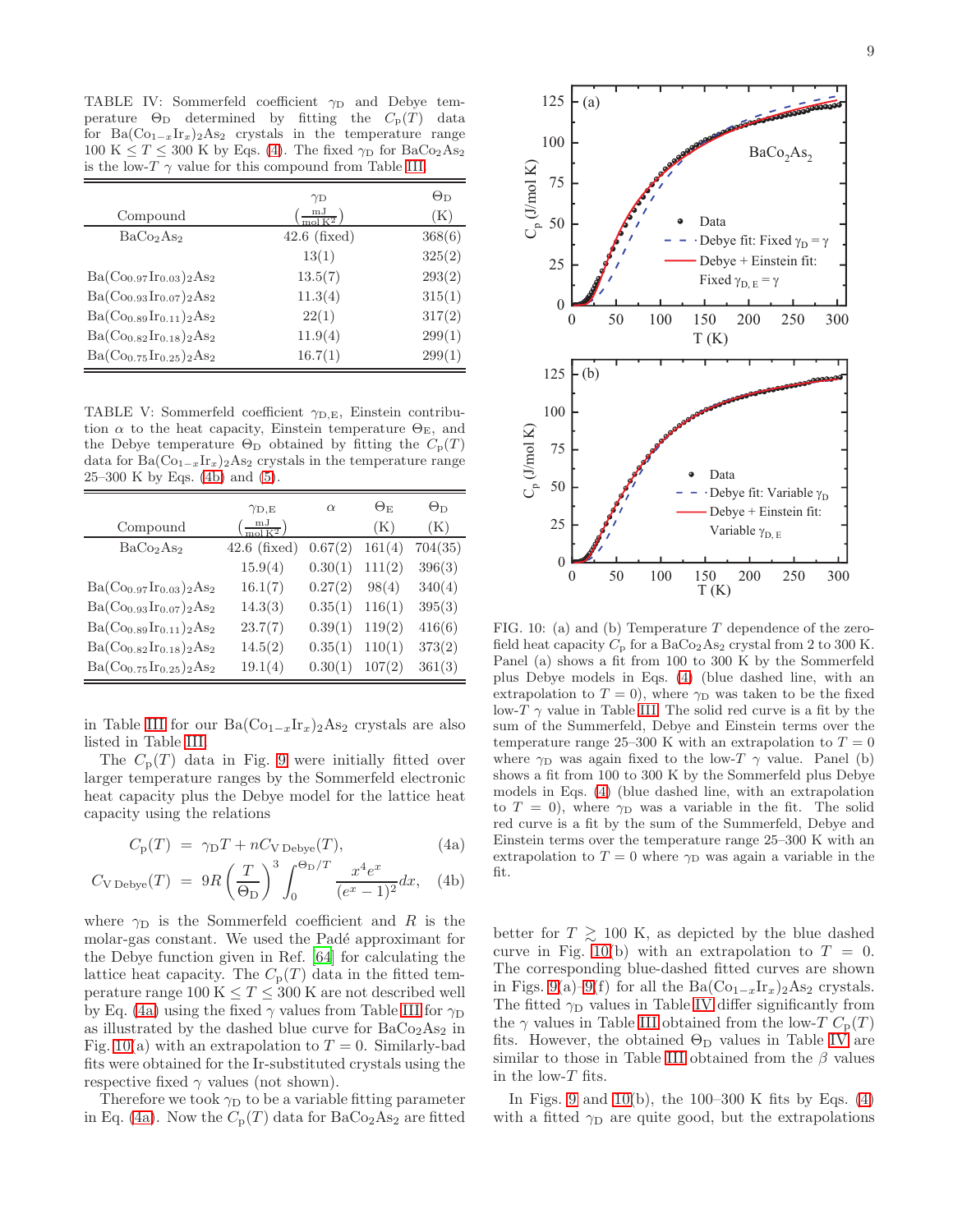to lower temperatures are seen to be poor agreement with the corresponding data for all compositions. Therefore in order to fit the heat capacity over a larger temperature range, we added an Einstein lattice heat capacity contribution to Eqs. [\(4\)](#page-8-0), yielding

<span id="page-9-7"></span>
$$
C_{\rm p}(T) = \gamma_{\rm D,E} T + (1 - \alpha)C_{\rm V\,Debye} + \alpha C_{\rm V\,Einstein},
$$
 (5a)

where

$$
C_{\text{V Einstein}}(T) = 3R \left(\frac{\Theta_{\text{E}}}{T}\right)^2 \frac{e^{\Theta_{\text{E}}/T}}{(e^{\Theta_{\text{E}}/T} - 1)^2},\qquad(5b)
$$

 $\gamma_{\text{D,E}}$  is the Sommerfeld coefficient associated with this fit and is a fitting parameter,  $\alpha$  is the fraction of the Einstein contribution to the total lattice heat capacity, and  $\Theta_{\rm E}$  is the Einstein temperature. The red solid curves in Figs. [9\(](#page-7-0)a)[–9\(](#page-7-0)f) and [10\(](#page-8-4)b) are the fits of the  $C_p(T)$  data from 25 to 300 K by Eqs. [\(5\)](#page-9-7) and the fitted parameters are listed in Table [V.](#page-8-2) The fits are now seen to be very good from 25 to 300 K. This analysis suggests that there exist low-frequency optic modes associated with the heavy Ba atoms in the Ba $(\text{Co}_{1-x}\text{Ir}_x)_2\text{As}_2$  crystals.

## <span id="page-9-6"></span>VI. CONCLUDING REMARKS

Single-crystalline samples of the Ir-substituted cobalt arsenides Ba $(\text{Co}_{1-x}\text{Ir}_x)_2\text{As}_2$  (0 ≤  $x$  ≤ 0.25) were grown from self-flux and characterized by means of singlecrystal x-ray diffraction. Anisotropic magnetic susceptibility  $\chi$ , field-dependent of isothermal magnetization, and heat capacity  $C_p$  measurements were carried out versus temperature  $T$ . The room-temperature single-crystal structural analyses reveal that all the studied compositions form in an uncollapsed body-centered-tetragonal  $ThCr<sub>2</sub>Si<sub>2</sub> structure with space group 14/mmm. We$ could not obtain homogeneous crystals for  $x > 0.25$  with our self-flux crystal-growth technique.

Although no magnetic ordering was observed for undoped BaCo<sub>2</sub>As<sub>2</sub> as previously reported, the  $\chi$  at low T increases significantly with increasing Ir substitution suggesting the presence of ferromagnetic (FM) interactions. A clear signature of FM ordering was observed in the magnetic susceptibility  $\chi(T)$  data with a nearly composition-independent Curie temperature  $T_{\rm C} \approx 13$  K for  $x = 0.11{\text{-}}0.25$ . From the low-T bifurcation between the ZFC and FC susceptibilities, invariance of  $T_{\rm C}$  with x for  $0.11 \leq x \leq 0.25$ , and the very small spontaneous and remanent magnetizations, the FM state below 13 K is likely associated with short-range FM ordering of spin clusters.

The  $\chi_{ab}$  and  $\chi_c$  are generally anisotropic for our crystals in the measured T range with  $\chi_{ab} > \chi_c$ . The zerofield  $C_p(T)$  data for the Ba $(\text{Co}_{1-x}\text{Ir}_x)_2\text{As}_2$  crystals do not show any feature associated with the magnetism in the temperature range 1.8–300 K, consistent with the inferred short-range FM ordering of spin clusters with very small spontaneous moments. The Sommerfeld coefficient  $\gamma$  obtained from low-T heat-capacity measurements is found to be similar for all the studied compositions. The  $C_{\rm p}(T)$  data over a larger temperature range in the paramagnetic region could be described by including both Debye and Einstein lattice heat capacity contributions.

Although our study does not directly confirm that  $BaCo<sub>2</sub>As<sub>2</sub>$  is near a FM quantum-critical point [\[16](#page-10-11)], we do find that Ir substitutions for Co in  $BaCo<sub>2</sub>As<sub>2</sub>$  result in short-range FM ordering.

#### Acknowledgments

This research was supported by the U.S. Department of Energy, Office of Basic Energy Sciences, Division of Materials Sciences and Engineering. Ames Laboratory is operated for the U.S. Department of Energy by Iowa State University under Contract No. DE-AC02-07CH11358.

- <span id="page-9-0"></span>[1] M. Rotter, M. Tegel, and D. Johrendt, Superconductivity at 38 K in the Iron Arsenide (Ba<sub>1-x</sub>K<sub>x</sub>)Fe<sub>2</sub>As<sub>2</sub>, Phys. Rev. Lett. 101, 107006 (2008).
- <span id="page-9-1"></span>[2] D. C. Johnston, The puzzle of high temperature superconductivity in layered iron pnictides and chalcogenides, Adv. Phys. 59, 803 (2010).
- [3] P. C. Canfield and S. L. Bud'ko, FeAs-Based Superconductivity: A Case Study of the Effects of Transition Metal Doping on BaFe2As2, Annu. Rev. Condens. Matter Phys. 1, 27 (2010).
- <span id="page-9-4"></span>[4] J. Paglione and R. L. Greene, High-temperature superconductivity in iron-based materials, Nat. Phys. 6, 645 (2010).
- [5] R. M. Fernandes, D. K. Pratt, W. Tian, J. Zarestky, A. Kreyssig, S. Nandi, M. G. Kim, A. Thaler, N. Ni, P. C. Canfield, R. J. McQueeney, J. Schmalian, and A. I. Goldman, Unconventional pairing in the iron arsenide

superconductors, Phys. Rev. B 81, 140501(R) (2010).

- <span id="page-9-5"></span>[6] G. R. Stewart, Superconductivity in iron compounds, Rev. Mod. Phys. 83, 1589 (2011).
- [7] D. J. Scalapino, A common thread: The pairing interaction for unconventional superconductors, Rev. Mod. Phys. 84, 1383 (2012).
- [8] P. Dai, J. Hu, and E. Dagotto, Magnetism and its microscopic origin in iron-based high-temperature superconductors, Nat. Phys. 8, 709 (2012).
- E. Dagotto, The unexpected properties of alkali metal iron selenide superconductors, Rev. Mod. Phys. 85, 849 (2013).
- <span id="page-9-3"></span>[10] P. Dai, Antiferromagnetic order and spin dynamics in iron-based superconductors, Rev. Mod. Phys. 87, 855 (2015).
- <span id="page-9-2"></span>[11] Q. Si, R. Yu, and E. Abrahams, High-temperature superconductivity in iron pnictides and chalcogenides, Nat.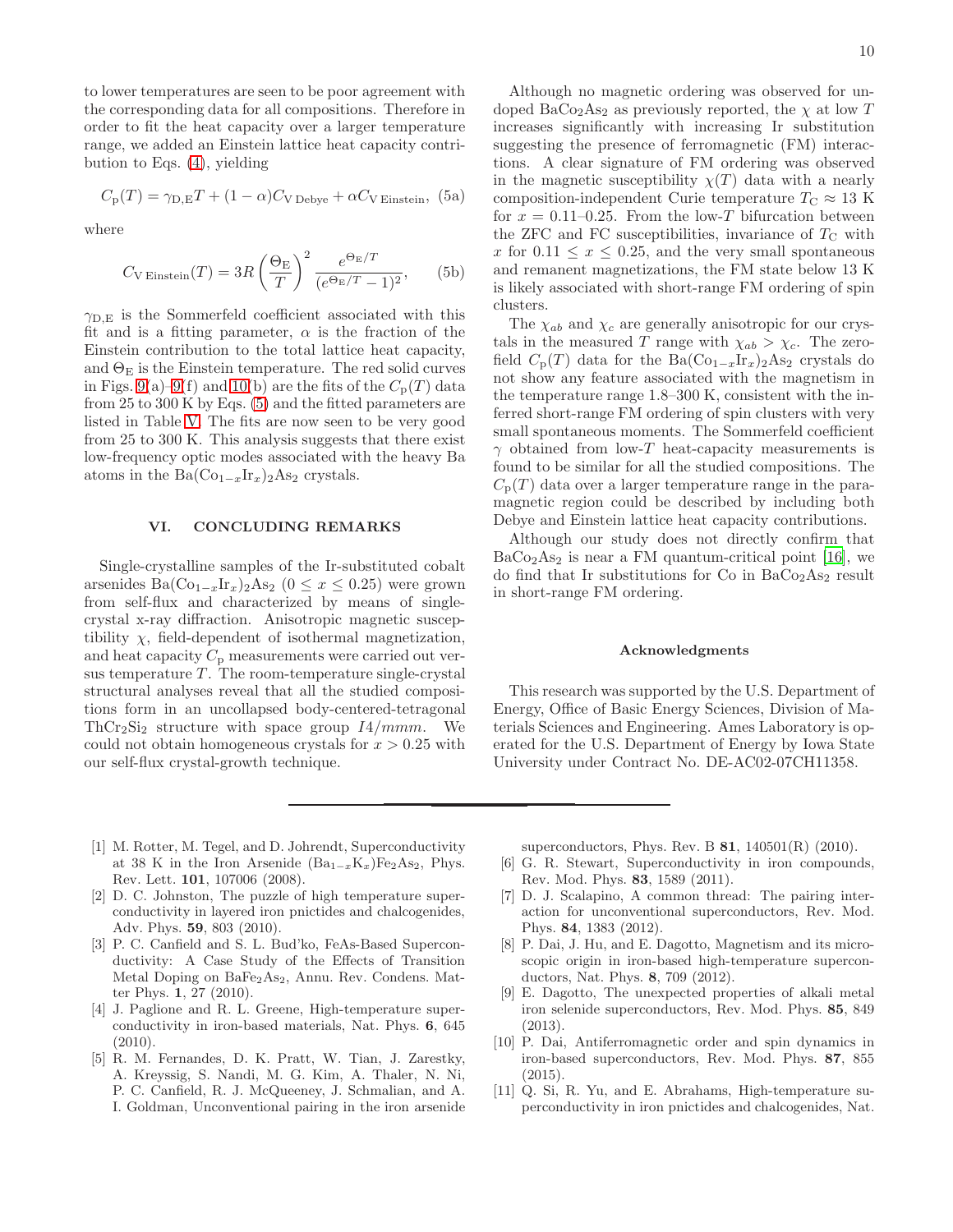Rev. Mater. 1, 1 (2016).

- <span id="page-10-0"></span>[12] D. G. Quirinale, V. K. Anand, M. G. Kim, A. Pandey, A. Huq, P. W. Stephens, T. W. Heitmann, A. Kreyssig, R. J. McQueeney, D. C. Johnston, and A. I. Goldman, Crystal and magnetic structure of  $\rm CaCo_{1.86}As_{2}$  studied by x-ray and neutron diffraction, Phys. Rev. B 88, 174420 (2013).
- <span id="page-10-8"></span>[13] V. K. Anand, R. S. Dhaka, Y. Lee, B. N. Harmon, A. Kaminski, and D. C. Johnston, Physical properties of metallic antiferromagnetic  $CaCo<sub>1.86</sub> As<sub>2</sub> single crystals,$ Phys. Rev. B 89, 214409 (2014).
- <span id="page-10-9"></span>[14] A. Pandey, D. G. Quirinale, W. Jayasekara, A. Sapkota, M. G. Kim, R. S. Dhaka, Y. Lee, T. W. Heitmann, P. W. Stephens, V. Ogloblichev, A. Kreyssig, R. J. Mc-Queeney, A. I. Goldman, A. Kaminski, B. N. Harmon, Y. Furukawa, and D. C. Johnston, Crystallographic, electronic, thermal, and magnetic properties of single-crystal SrCo2As2, Phys. Rev. B 88, 014526 (2013).
- <span id="page-10-10"></span>[15] W. Jayasekara, Y. Lee, A. Pandey, G. S. Tucker, A. Sapkota, J. Lamsal, S. Calder, D. L. Abernathy, J. L. Niedziela, B. N. Harmon, A. Kreyssig, D. Vaknin, D. C. Johnston, A. I. Goldman, and R. J. McQueeney, Stripe Antiferromagnetic Spin Fluctuations in  $SrCo<sub>2</sub>As<sub>2</sub>$ , Phys. Rev. Lett. 111, 157001 (2013).
- <span id="page-10-11"></span>[16] A. S. Sefat, D. J. Singh, R. Jin, M. A. McGuire, B. C. Sales, and D. Mandrus, Renormalized behavior and proximity of  $BaCo<sub>2</sub>As<sub>2</sub>$  to a magnetic quantum critical point, Phys. Rev. B 79, 024512 (2009).
- <span id="page-10-12"></span>[17] V. K. Anand, D. G. Quirinale, Y. Lee, B. N. Harmon, Y. Furukawa, V. V. Ogloblichev, A. Huq, D. L. Abernathy, P. W. Stephens, R. J. McQueeney, A. Kreyssig, A. I. Goldman, and D. C. Johnston, Crystallography and physical properties of  $BaCo<sub>2</sub>As<sub>2</sub>$ ,  $Ba<sub>0.94</sub>K<sub>0.06</sub>Co<sub>2</sub>As<sub>2</sub>$ , and  $Ba_{0.78}K_{0.22}Co_2As_2$ , Phys. Rev. B 90, 064517 (2014).
- [18] N. S. Sangeetha, E. Cuervo-Reyes, A. Pandey, and D. C. Johnston,  $EuCo<sub>2</sub>P<sub>2</sub>$ : A model molecular-field helical Heisenberg antiferromagnet, Phys. Rev. B 94, 014422 (2016).
- <span id="page-10-1"></span>[19] N. S. Sangeetha, V. K. Anand, E. Cuervo-Reyes, V. Smetana, A.-V. Mudring, and D. C. Johnston, Enhanced moments of Eu in single crystals of the metallic helical antiferromagnet EuCo<sub>2−y</sub>As<sub>2</sub>, Phys. Rev. B **97**, 144403 (2018).
- <span id="page-10-2"></span>[20] K. Sasmal, B. Lv, B. Lorenz, A. M. Guloy, F. Chen, Y.-Y. Xue, and C.-W. Chu, Superconducting Fe-Based Compounds  $(A_{1-x}Sr_x)Fe<sub>2</sub>As<sub>2</sub>$  with  $A = K$  and Cs with Transition Temperatures up to 37 K, Phys. Rev. Lett. 101, 107007 (2008).
- [21] A. Leithe-Jasper, W. Schnelle, C. Geibel, and H. Rosner, Superconducting State in  $SrFe_{2-x}Co_xAs_2$  Internal Doping of the Iron Arsenide Layers, Phys. Rev. Lett. 101, 207004 (2008).
- [22] N. Kumar, S. Chi, Y. Chen, K. G. Rana, A. K. Nigam, A. Thamizhavel, W. Ratcliff, II, S. K. Dhar, and J. W. Lynn, Evolution of the bulk properties, structure, magnetic order, and superconductivity with Ni doping in  $CaFe_{2-x}Ni_xAs_2$ , Phys. Rev. B 80, 144524 (2009).
- <span id="page-10-3"></span>[23] Z. Ren, Q. Tao, S. Jiang, C. Feng, C. Wang, J. Dai, G. Cao, and Z. Xu, Superconductivity Induced by Phosphorus Doping and Its Coexistence with Ferromagnetism in  $EuFe<sub>2</sub>(As<sub>0.7</sub>P<sub>0.3</sub>)<sub>2</sub>$ , Phys. Rev. Lett. **102**, 137002 (2009).
- <span id="page-10-4"></span>[24] A. S. Sefat, D. J. Singh, L. H. VanBebber, Y. Mozharivskyj, M. A. McGuire, R. Jin, B. C. Sales, V. Keppens, and D. Mandrus, Absence of superconductivity in hole-doped BaFe $_{2-x}Cr_xAs_2$  single crystals, Phys.

Rev. B 79, 224524 (2009).

- [25] K. Marty, A. D. Christianson, C. H. Wang, M. Matsuda, H. Cao, L. H. VanBebber, J. L. Zarestky, D. J. Singh, A. S. Sefat, and M. D. Lumsden, Competing magnetic ground states in nonsuperconducting  $Ba(Fe_{1-x}Cr_x)_2As_2$  as seen via neutron diffraction, Phys. Rev. B 83, 060509(R) (2011).
- [26] D. Kasinathan, A. Ormeci, K. Koch, U. Burkhardt,W. Schnelle, A. Leithe-Jasper, and H. Rosner,  $AFe<sub>2</sub>As<sub>2</sub>$  (A  $=$  Ca, Sr, Ba, Eu) and SrFe<sub>2−x</sub>TM<sub>x</sub>As<sub>2</sub> (TM = Mn, Co, Ni): crystal structure, charge doping, magnetism and superconductivity, New J. Phys. 11, 025023 (2009).
- [27] J. S. Kim, S. Khim, H. J. Kim, M. J. Eom, J. M. Law, R. K. Kremer, J. H. Shim, and K. H. Kim, Electron-hole asymmetry in Co- and Mn-doped SrFe2As2, Phys. Rev. B 82, 024510 (2010).
- [28] A. S. Sefat, R. Jin, M. A. McGuire, B. C. Sales, D. J. Singh, and D. Mandrus, Superconductivity at 22 K in Co-Doped BaFe2As<sup>2</sup> Crystals, Phys. Rev. Lett. 101, 117004 (2008).
- [29] P. C. Canfield, S. L. Budko, N. Ni, J. Q. Yan, and A. Kracher, Decoupling of the superconducting and magnetic/structural phase transitions in electron-doped  $BaFe<sub>2</sub>As<sub>2</sub>$ , Phys. Rev. B **80**, 060501(R) (2009).
- [30] C. Liu, A. D. Palczewski, R. S. Dhaka, T. Kondo, R. M. Fernandes, E. D. Mun, H. Hodovanets, A. N. Thaler, J. Schmalian, S. L. Budko, P. C. Canfield, and A. Kaminski, Importance of the Fermi-surface topology to the superconducting state of the electron-doped pnictide  $Ba(Fe_{1-x}Co_x)_{2}As_2$ , Phys. Rev. B 84, 020509(R) (2011).
- [31] S. Ideta, T. Yoshida, I. Nishi, A. Fujimori, Y. Kotani, K. Ono, Y. Nakashima, S. Yamaichi, T. Sasagawa, M. Nakajima, K. Kihou, Y. Tomioka, C. H. Lee, A. Iyo, H. Eisaki, T. Ito, S. Uchida, and R. Arita, Dependence of Carrier Doping on the Impurity Potential in Transition-Metal-Substituted FeAs-Based Superconductors, Phys. Rev. Lett. 110, 107007 (2013).
- [32] A. Thaler, N. Ni, A. Kracher, J. Q. Yan, S. L. Budko, and P. C. Canfield, Physical and magnetic properties of Ba(Fe<sub>1−x</sub>Ru<sub>x</sub>)<sub>2</sub>As<sub>2</sub> single crystals, Phys. Rev. B 82, 014534 (2010).
- [33] R. S. Dhaka, C. Liu, R. M. Fernandes, R. Jiang, C. P. Strehlow, T. Kondo, A. Thaler, J. Schmalian, S. L. Bud'ko, P. C. Canfield, and A. Kaminski, What Controls the Phase Diagram and Superconductivity in Ru-Substituted BaFe2As2?, Phys. Rev. Lett. 107, 267002 (2011).
- [34] N. Ni, A. Thaler, A. Kracher, J. Q. Yan, S. L. Budko, and P. C. Canfield, Phase diagrams of Ba( $Fe_{1-x}M_x$ )<sub>2</sub>As<sub>2</sub> single crystals  $(M = Rh \text{ and } Pd)$ , Phys. Rev. B 80, 024511 (2009).
- <span id="page-10-5"></span>[35] F. Han, X. Zhu, P. Cheng, G. Mu, Y. Jia, L. Fang, Y. Wang, H. Luo, B. Zeng, B. Shen, L. Shan, C. Ren, and H.-H. Wen, Superconductivity and phase diagrams of the  $4d$  and the  $5d$ -metal-doped iron arsenides  $SrFe_{2-x}M_{x}As_{2}$ , Phys. Rev. B 80, 024506 (2009).
- <span id="page-10-6"></span>[36] A. Pandey, R. S. Dhaka, J. Lamsal, Y. Lee, V. K. Anand, A. Kreyssig, T. W. Heitmann, R. J. McQueeney, A. I. Goldman, B. N. Harmon, A. Kaminski, and D. C. Johnston, Ba1−xKxMn2As2: An Antiferromagnetic Local-Moment Metal, Phys. Rev. Lett. 108, 087005 (2012).
- <span id="page-10-7"></span>[37] For a review of collapsed-tetragonal (cT) and uncollapsed-tetragonal (ucT) 3d transition-metalpnictide compounds, see Sec. VIII of V. K. Anand,